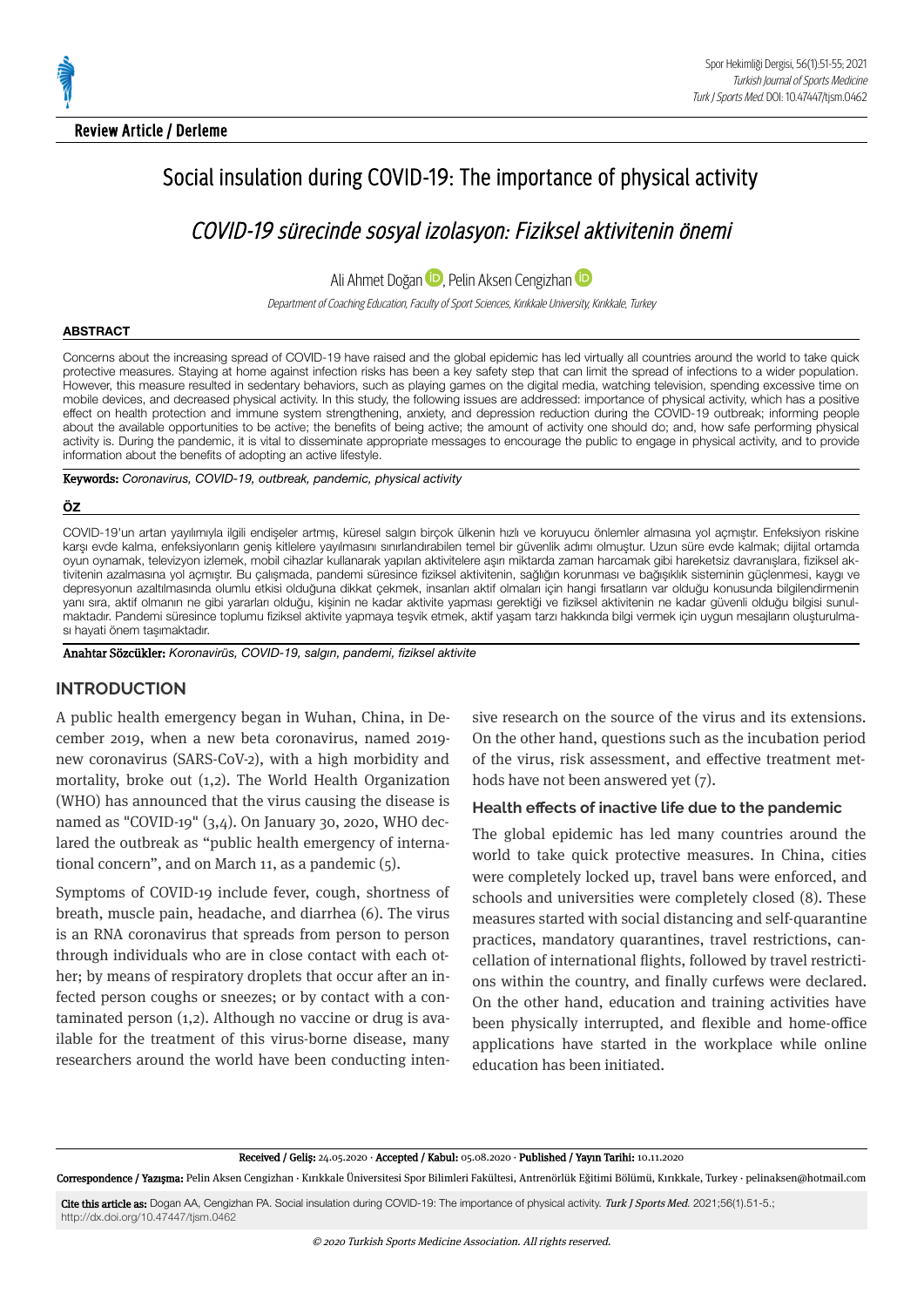WHO reported that, in 2008, approximately  $31\%$  of adults aged 15 years and over globally, were found to fulfil insufficient physical activity. It is estimated that approximately 3.2 million deaths each year result from insufficient physical activity. It was determined that the prevalence of inadequate physical activity was highest in the USA and the Eastern Mediterranean Region. In both regions, while 50% of women were sufficiently active, the frequency of inadequate physical activity in men was  $40\%$  in the USA and  $36\%$  in the Eastern Mediterranean. It was reported that the South-East Asia Region has the lowest percentages  $(15\%$  for men and  $19\%$  for women) (9). After COVID-19, a total of 19,144,639 steps/day measured by 455404 people in 187 different countries, worldwide; then, a  $5.5\%$  reduction in average steps  $(287$  steps) within 10 days after the pandemic declaration and a  $27.3\%$  decrease within 30 days  $(1432)$ steps) were reported. The maximum decrease of  $48.7\%$  was recorded in Italy, and a maximum decrease of 6.9% was recorded in Sweden. In countries such as Italy and Iran, in which regional COVID-19 outbreaks occurred previously, earlier declines in the number of steps were observed. In US cities, the number of step trends revealed similarities, despite the wide international variability. Studies to demonstrate the real impact of worldwide isolation on physical activity levels proceed (10).

In a previous study, individuals' physical activity levels were compared virtually in all countries in the same period last year with a wearable device that track physical activity levels of 30 million users in the quarantine process, and it was found that there was a  $7\%$  to  $38\%$  reduction in the average number of steps. This showed that quarantine caused a significant drop in physical activity levels (11). In studies on the effects of quarantine, negative psychological effects such as post-traumatic stress symptoms, confusion, and anger were reported. Restriction of movement, loss of the usual routine, and reduced social and physical contact with others are often said to cause boredom, frustration, and a feeling of isolation. It has been shown that there is serious concern about the harmful effects of physical inactivity, especially with limitation of movement (12,13).

COVID-19 is a new virus that causes a respiratory disease  $(14)$ , affecting the immune cells  $(15)$ . SARS-CoV-2 causes an infection in the alveolar epithelial cells via the ACE2 receptor. The destruction of epithelial cells and increased permeability causes the release of the virus, which triggers natural immunity. Natural immune cells, such as macrophages and neutrophils, both capture the virus and secrete numerous cytokines and chemokines. These cytokines and chemokines also allow monocytes and T lymphocytes to accumulate in the infected area.  $CD<sub>4</sub>$  + helper T cells stimulate B cells to proliferate, differentiate, and produce virus-specific antibodies.  $CD8 + T$  cells, on the other hand, limit the infection with their cytotoxic effects. If the infection cannot be cleared completely, it causes hyperinflammation. Hyperinflammation and cytokine storm syndrome are also observed in patients with severe COVID-19. Cytokine storm has been reported to cause secondary hemophagocytic lymphohistiocytosis and is associated with multiple organ failure and death. Strong physical exercise leads to the activation of the immune system, which includes cells capable of producing ROS, such as neutrophils, monocytes and macrophages (16,17).

Physical activity, which is one of the main components of healthy life (18), causes an increase in immune system cells, thereby strengthening the immune system  $(q)$ . Experts recommend appropriate physical activities that will increase the protective effect of our immune system against the virus before the virus gets activated in the body and makes us sick (20) The general consensus in the literature on exercise immunology is that the immune system responds positively to exercise, but this response depends on the severity, duration, and the type of the exercise (19-21). Cardiovascular exercise makes important contributions to the development of the immune system as it aims to strengthen the muscles attacked by the virus (22). Epidemiological studies suggest that regular physical activity is associated with a decrease in the incidence and mortality of influenza and pneumonia (23). In addition, Woods et al. (24) reported that regular exercises improved responses to vaccines.

Given the concerns about the increased spread of COVID-19, staying at home has been a key measure against the risk of infection, which can limit the spread of infections to large masses (25). However, staying at home causes sedentary behaviors such as spending too much time playing digital games, watching television, spending excessive time on mobile devices, and lying down (26). COVID-19 is a disease imposing higher risk for obese individuals (15). Limitations that prevent participation in outdoor activities and traveling freely cause long periods of inactivity at home, and these conditions that limit physical activity cause several health problems, such as anxiety, depressed mood, boredom, anxiety and depression (27).

The occurrence of quarantine-related stress and increased stress-related nutrient intake cause the individual to enter a vicious circle, which results in the deterioration of sleep patterns. Therefore, it is important to consume foods that contain or promote the synthesis of serotonin and melatonin at dinner. Melatonin activates the immune system cells either directly through melatonin receptors or indirectly via changes in steroid hormones (28).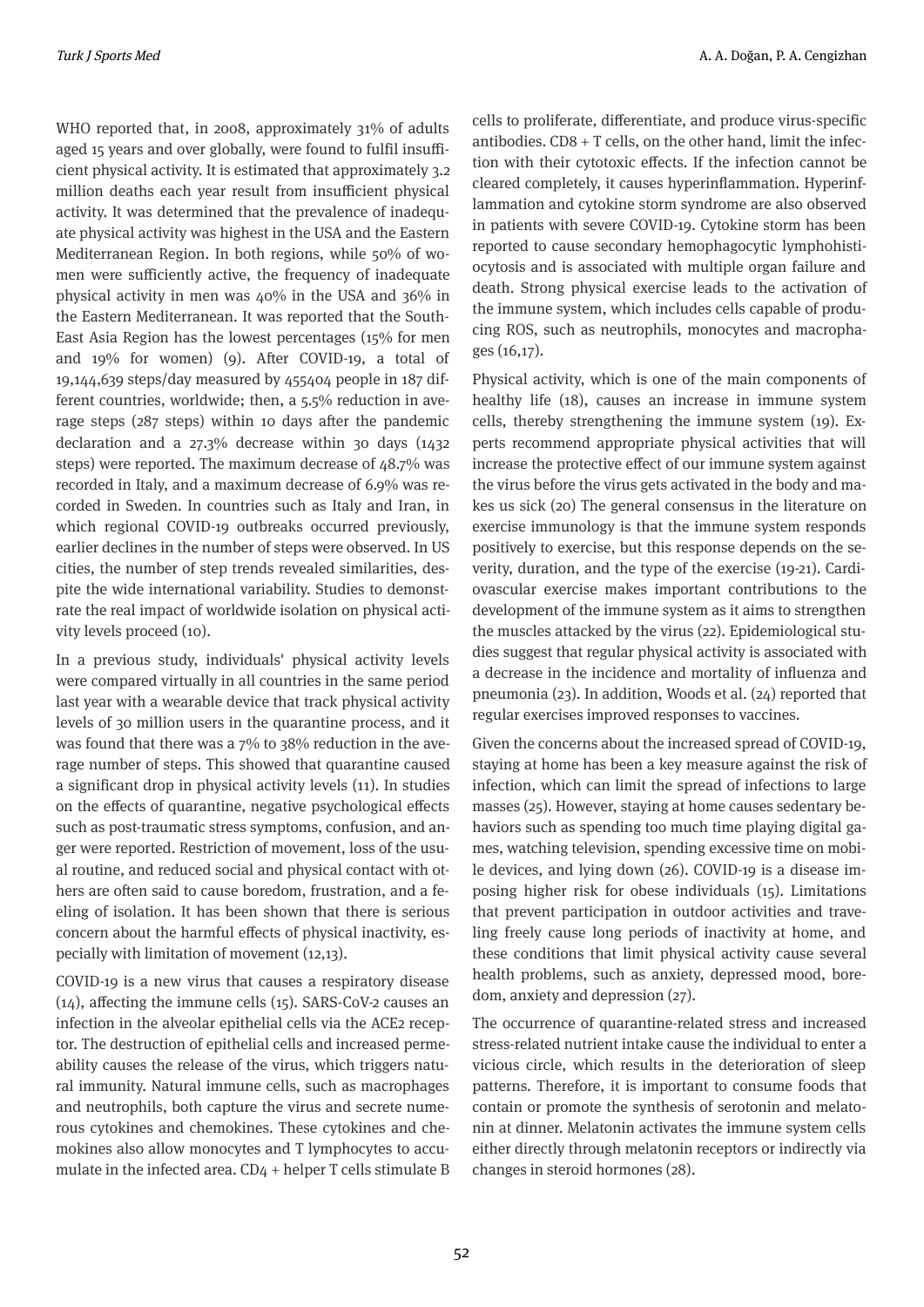Increased eating frequency, increased use of alcoholic beverages, and decreased energy consumption cause weight gains (12). Decreased physical activity negatively affects the immune system activity, worsening the condition of people with chronic diseases such as heart problems, diabetes, and high blood pressure (29,30).

Entering the quarantine period suddenly, and thus stopping exercise abruptly causes insulin resistance to initiate rapidly in muscle tissue, and thereby the use of muscle glycogen starts to decrease, resulting in muscle atrophy. Metabolic and cardiovascular adaptations can lead to impaired aerobic capacity and increased blood pressure after an exercise break, even just for two weeks. Unused muscles lead to reduced energy consumption, increased atherogenic lipoprotein production, and relocation of metabolic substrates in the liver; thus, by accelerating atherosclerotic disease, it causes obesity and lipid accumulation in blood vessels  $(31)$ . Abrupt discontinuation of physical activity can lead to decreased venous blood circulation and coronary perfusion, which may make individuals susceptible to deterioration in health when they restart exercising. Resting heart rate increases after the acute cessation of physical activity, and the risk of cardiovascular disease and mortality may increase even more  $(32,33)$ .

# **Physical activity and immune system relationships in the pandemic process**

During COVID-19, performing simple, safe, and easy exercises is very important to maintain the fitness level. Exercises can be performed in quarantine conditions since they require no special place and tools. In terms of indoor exercises, very modern audio-visual tools, such as social media, e-health, indoor exercise practices, and physical activity videos, are used over the internet, such as YouTube. A large number of dance, aerobics, yoga, pilates, and strength training programs are available. Examples of home exercises are: yoga, walking in the house, indoor running, climbing stairs, home exercise bikes, and treadmills. Simple household tems such as flled water bottles and cans or food packages can be useful as weight exercises. The high number of repetitions during exercise can strain the person, even when working with low weights. Exercises that do not require equipment, such as push-ups and sit-ups performed with one's own body weight, and that can be practiced at all times are also useful (25,34).

Table 1 presents aerobic training categories for trained and untrained individuals, with exclusive intensity data related to heart rate, rating of perceived exertion (RPE), and intensity data regarding the extent of breathlessness during exercise.

Body-weight exercises involving the upper and lower body are push-ups, pull-ups, squats, lunges, box jumps, jumping rope, burpees, etc (Table 2).

| Table 1. Examples of home-based bodyweight training exercises                     |                              |                                         |  |  |  |  |  |  |
|-----------------------------------------------------------------------------------|------------------------------|-----------------------------------------|--|--|--|--|--|--|
| <b>Exercise</b>                                                                   | Frequency                    | <b>Benefits</b>                         |  |  |  |  |  |  |
| <b>Dynamic warm-up:</b> High-knee skips, butt kicks, high kicks, lateral shuffles |                              |                                         |  |  |  |  |  |  |
| <b>Bodyweight squats</b>                                                          | 1-2 sets of 10 reps-beginner | Lower-body strength and power           |  |  |  |  |  |  |
|                                                                                   | 2-3 sets of 20 reps-advanced | <b>Functional outcomes</b>              |  |  |  |  |  |  |
| Push-ups                                                                          | 1-2 sets of 10 reps-beginner | Upper-body strength and endurance       |  |  |  |  |  |  |
|                                                                                   | 2-3 sets of 20 reps-advanced |                                         |  |  |  |  |  |  |
| <b>Walking lunges</b>                                                             | 1-2 sets of 5 reps-beginner  | Hamstring strength and running speed    |  |  |  |  |  |  |
|                                                                                   | 2-3 sets of 10 reps-advanced |                                         |  |  |  |  |  |  |
| <b>Planks</b>                                                                     | 1-2 sets of 20 s -beginner   | Posture, upper+lower body iso. strength |  |  |  |  |  |  |
|                                                                                   | 2-4 sets of 40 s -advanced   |                                         |  |  |  |  |  |  |
| Jumping jacks                                                                     | 1-2 sets of 15 reps-beginner | Endurance and core strength             |  |  |  |  |  |  |
|                                                                                   | 2-4 sets of 20 reps-advanced |                                         |  |  |  |  |  |  |
| Sit-ups                                                                           | 1-2 sets of 15 reps-beginner | Abdominal and core strength             |  |  |  |  |  |  |
|                                                                                   | 2-4 sets of 20 reps-advanced |                                         |  |  |  |  |  |  |
| _ _ _                                                                             |                              |                                         |  |  |  |  |  |  |

*Cool-down:* Static stretching and flexibility exercises

#### **Table 2.** Intensity categories of home-based aerobic exercise training for various target groups

|                                                                                                                                                                       | Trained/Active |            | Sedentary           |  | Patients/Elderly    |            |                                                       |  |
|-----------------------------------------------------------------------------------------------------------------------------------------------------------------------|----------------|------------|---------------------|--|---------------------|------------|-------------------------------------------------------|--|
| Intensity                                                                                                                                                             | $%$ HRmax      | <b>RPE</b> | $%$ HRmax           |  | RPE % HRmax         | <b>RPE</b> | <b>Additional intensity clues</b>                     |  |
| Low                                                                                                                                                                   | 65             |            | 60                  |  | 60                  |            | Easy, breath is moderate                              |  |
|                                                                                                                                                                       | $(50 - 80%)$   | $(1-3)$    | $(50 - 75%)$        |  | $(1-3)$ $(50-70\%)$ | $(1-3)$    |                                                       |  |
| <b>Moderate</b>                                                                                                                                                       | 80             |            | 75                  |  | 70                  |            | Somewhat hard, breath quickens,                       |  |
|                                                                                                                                                                       | $(70 - 90\%)$  | $(3-5)$    | $(70 - 85%)$        |  | $(3-5)$ $(65-80%)$  | $(2-4)$    | talking is possible, but not singing                  |  |
| High                                                                                                                                                                  | .90            | 6          | 85                  |  | 80                  |            | Challenging, breath is deep and rapid, only few words |  |
|                                                                                                                                                                       | $(85-100%)$    |            | $(5-10)$ $(80-95%)$ |  | $(4-8)$ $(70-90\%)$ | $(3-7)$    | can be said without pausing for breath                |  |
| HRmax: heart rate % of maximal heart rate (estimated as 220-age); RPE: rating of preceived exertion during aerobic training (scale relates to following intensity; 0: |                |            |                     |  |                     |            |                                                       |  |

rest, 2: easy, 3: moderate, 5: hard, 7: very hard, 10: max)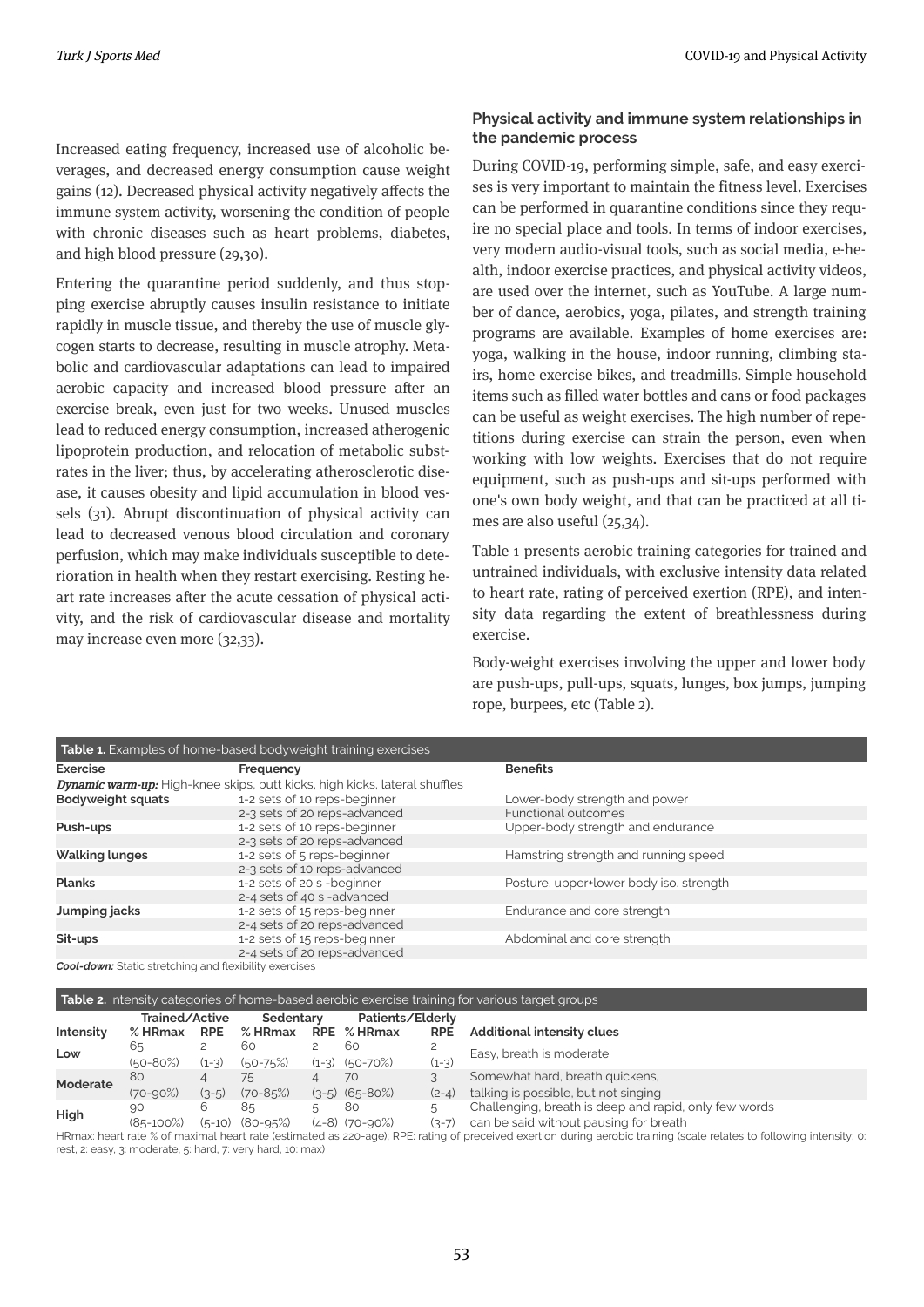A most important question in the field of sports and exercise medicine is whether it is appropriate to perform physical activity during a viral respiratory outbreak  $(35)$ . There is currently no scientific data on the effects of exercise on coronavirus, but in epidemiological studies conducted after the 2009 H1N1 influenza epidemic, physical activity before infection has been shown to be effective in reducing the incidence, duration, or severity of the condition (36). Significant reductions in mortality risk were reported in patients with respiratory disease, pneumonia and aspiration pneumonia in runners, including those with diabetes  $(37)$ .

Exercise is the most effective therapy to reduce symptoms of depression (38). Aerobic exercise has a positive effect on patients diagnosed with anxiety disorder (39). COVID-19 disease can be asymptomatic for several days. High intensity exercises can cause the exacerbation of the COVID-19 virus, especially in obese people, due to the production of oxidants and suppression of the immune system. The most convenient way to deal with the COVID-19 virus are moderate-intensity aerobic exercises and physical activities, such as brisk walking  $(40-42)$ . It has been reported that exercises lasting for at least 150 min per week, including muscle strengthening activities for 20 min a day  $(25)$ , at least two days a week, with appropriate rest intervals, is effective in preventing chronic diseases  $(43)$ . Physical activity is known to reduce the risk of systemic inflammation, excess body mass, and diseases endangering immune function  $(22,44)$ .

## **The effect of pandemic on mass sports**

Competition sports, high-intensity exercises in public gyms, and crowded environments should be avoided as they can be very dangerous than beneficial  $(35)$ . Because of the high risk of virus spreading from person to person, or through contaminated surfaces, exercise environments should be well ventilated and the use of personal equipment should be preferred. Safe, simple, and practical home exercises are suitable for this purpose to prevent this airborne coronavirus and maintain fitness levels. This program can include aerobic (walking at home), strengthening, stretching, and balance exercises, or a combination of these (25). All kinds of activities involving large audience in crowded indoor facilities, swimming pools, barbell bars, shot put, and javelin increase the risk of transmission of COVID-19. Another concern regarding the risks is imposed by athletes, executives, and spectators participating in international competitions, especially from countries where the virus is highly prevalent. This can speed up international or intercontinental transfers. Athletes or trainers with suspected COVID-19 disease are strongly recommended for two weeks of solitary isolation before camps and games/matches. Therefore, it makes sense to cancel or postpone these competitions  $(35)$ .

It is very important that competitions which cannot be canceled due to certain reasons should be carried out with maximum attention to sanitary principles to protect the audience. There exists a huge danger waiting for us at the Tokyo 2020 Olympic Games and Paralympic Games, which will accommodate very large masses. Tokyo 2020 Olympic Games are expected to take place this summer with the participation of more than 200 countries, 15,000 athletes, and 20 million visitors. Authorities such as the International Olympic Commttee (IOC) and the WHO are expected to postpone or cancel these important games  $(35)$ . For instance, the International Olympic Committee announced on 24 March 2020 that the Tokyo 2020 Olympic and Paralympic Games will be postponed to the summer of 2021. In support of this decision, the importance of protecting the athlete's health has been emphasized in various statements reported by international sports organizations  $(45)$ .

In the face of this new coronavirus pandemic, the WHO, the Centers for Disease Control and Prevention, and other public health counseling organizations encourage regular participation in physical activity, as long as they remain committed to public health and community safety rules, and are not contraindicated in particular individuals  $(4,46-48)$ .

Limiting individuals' freedom of travel, and practices such as quarantine should not yield in the prevention of individuals from engaging in physical activity. Many studies show that physical activity contributes positively to the health of individuals with different diseases (29). Children, the elderly, and individuals with chronic illnesses must always seek medical advice before starting any physical activity program.

# **CONCLUSION**

To conclude, it is very important to perform physical activity during the COVID-19 outbreak in order to protect the health and strengthen the immune system. Any decision taken by the authorities and restricting the individual's ability for outdoor mobility should not prevent physical activity. Physical activity has a positive effect on reducing anxiety and depression that occur during the quarantine period causing inactivity.

Maintaining a regular physical activity routine in a fairly safe environment is considered to be an appropriate strategy for healthy living and fitness during the coronavirus pandemic. In this research, these topics are presented: indoor activity options available for the general public, benefits of being active, how much activity a person should perform, and how safe physical activity is. It is vital to dissemi